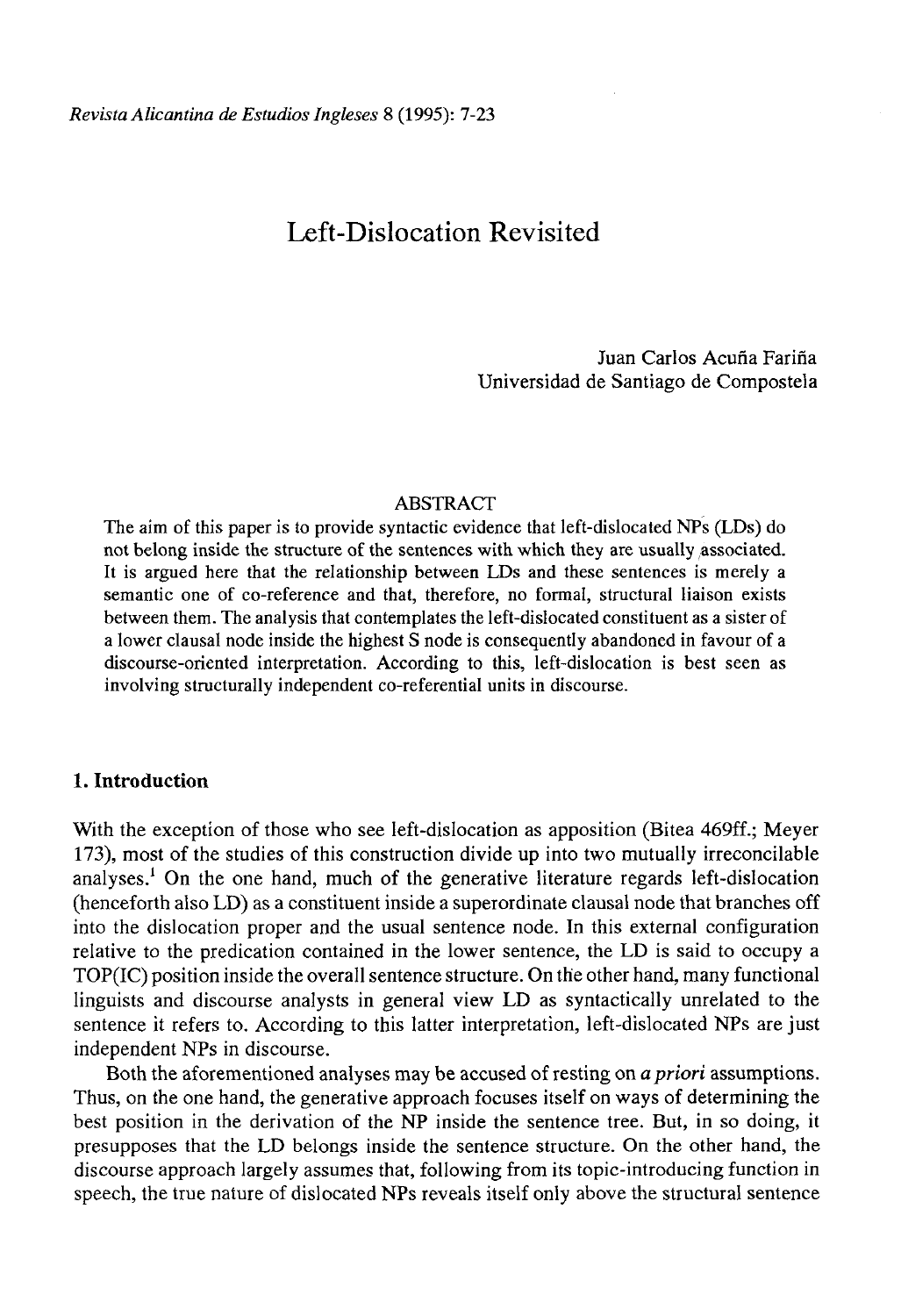level, that is, at the higher level of discourse. But in taking this for granted, the proponents of this theory often fail to provide the evidence that supports their claim in strictly syntactic terms.

The present paper is an attempt to provide a body of strictly syntactic evidence in favour of a discourse analysis of LD. In essence, it will be claimed here that, as far as the relationship between the two co-referential NPs is concerned,  $(1)$  and  $(2)$  below are exactly identical (here and in what follows co-reference is marked in italics):

(1) They carne with *Peter. He* is so nice!

(2) *Peter, he* is so nice!

This means that in neither case the relationship between the two NPs involved is structural in nature, but, rather, merely a semantic one of co-reference.

Sections 2 and 3 below contain brief descriptions of LD itself and of the formal representation alluded to above. Section 4 expounds arguments for the discourse thesis defended here. Section 5 focuses on evidence derived from a comparison of LDs and peripheral sentence adverbials. Finally, the main conclusions reached in this study are summarised in section 6.

## **2. Description**

Let us start by considering examples of left-dislocation. (3)-(5) below are dislocated NPs adduced in Geluykens, who studies LD in a conversational discourse:

- (3) *This woman, she* is not very well off (Geluykens 43)
- (4) *Dear oíd Sandy Paterson,* oh! I want to see *him* (Geluykens 45)

(5) Oh good, *Jean Piaget,* what was the point of having a book about *him* around? (Geluykens 47)

As can be seen, left-dislocated sentences have an NP set off by commas at the beginning of a clause and a proform which "stands 'proxy' for it in the relevant position in the sentence" (Quirk et al. 1310). LDs occur typically in the spoken register, where, according to Givón (209ff.), they perform two main communicative functions, namely, first, "to mark important referents—most commonly definite or generic—that are brought back into the discourse after a considerable *gap of absence*" (209); and, second, to serve "as a cue in the *turn-taking* system in conversation .. . at *turn-initial* points, where a new speaker often wrestles the floor away from the previous speaker" (211).

# **3. The TOP(IC) Node**

The term left-dislocation goes back to Ross ("Constraints on Variables"). In this influential work Ross defined left-dislocated NPs as the product of a *copying* rule which moves a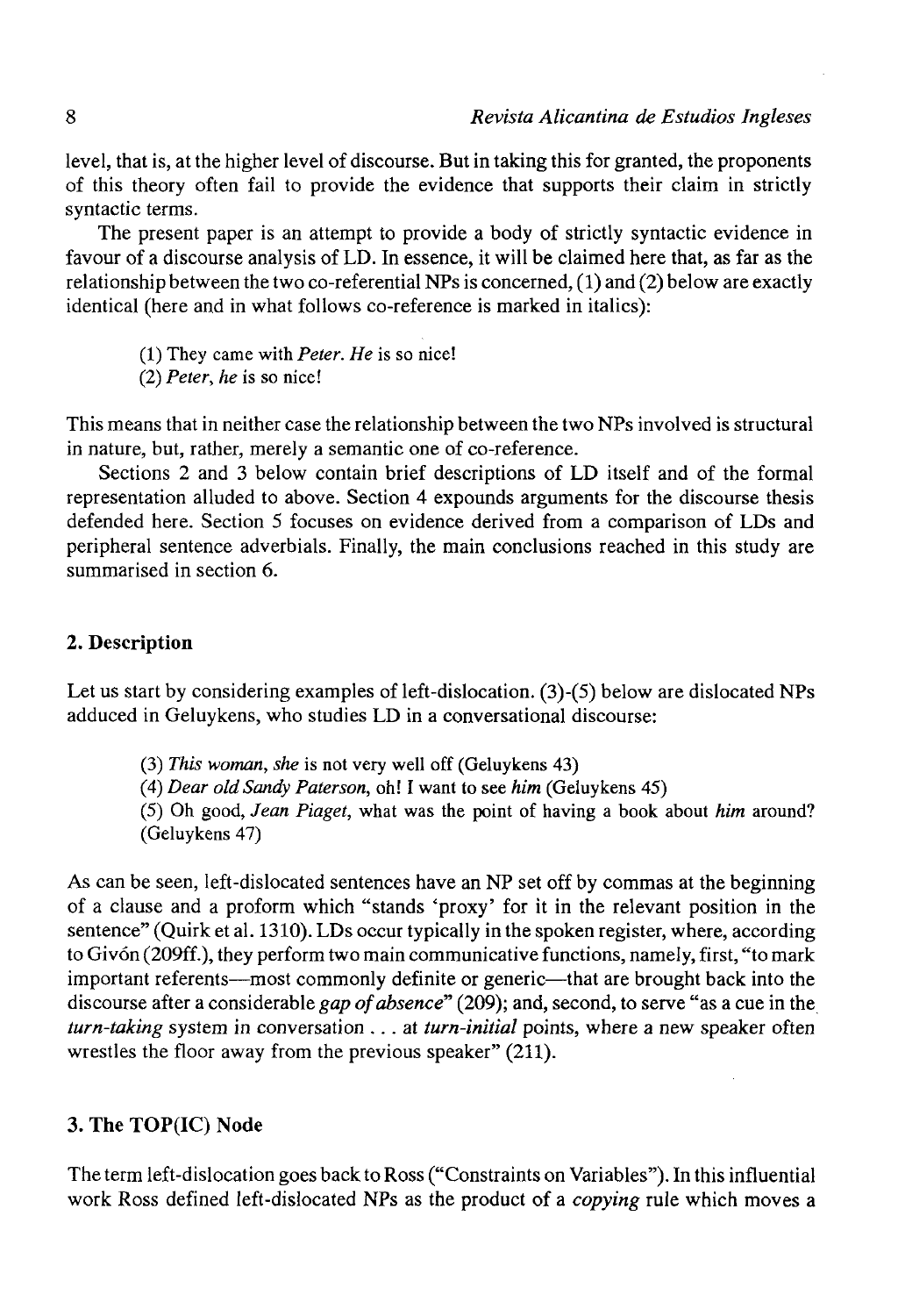constituent to the leftmost position in the S tree leaving a pronominal copy in the original place. The co-reference relationship between the two NPs is guaranteed as a result of the movement transformation. Ross opposed copying rules of this sort to *chopping* rules, such as Topicalization, in which no proxy proform is left behind after movement of the NP (Emonds *A Transformational Approach).* For reasons that need not detain us here, Ross's theory carne in for a good deal of criticism and was subsequently abandoned in favour of a non-transformational approach. Thus, the view soon became firmly established among generative grammarians that left-dislocation does not involve movement but, rather, generation in the base (Hirschbühler; Rivero; Radford 530ff.; Haegeman 213,368-70; van der Spuy, all more or less derivative of Chomsky 71ff.).<sup>2</sup> To be precise, LDs are basegenerated in a *non-argument position* through *adjunction* to the sentence. In essence, this analysis entails a surface structure as shown in tree (6) to be found in the Appendix, which, using more traditional representational conventions, can be turned into tree (7). At this juncture, it is important to stress that this article is not about ways of refuting the details of (6) above (such as adjunction, A' positions and so on) from a generative standpoint. Rather, it is about ways of refuting the very assumption that the LDed constituent is a constituent of the sentence to start with, no matter the configuration chosen. This qualification is not immaterial. In the generative literature the base-generation theory of LD is just a part of a general conception of grammar, and the way this part relates to the other aspects of the grammar stems from general postulates of the theory. I will not discuss how the LD part of the grammar makes sense in the overall generative system, that is, how adjunction is justified, how position in the CP framework relates to the structural position of topicalization and so on (that is for generativists to decide). My concern will be a more basic one: namely, what evidence is there for saying that "detached" NPs belong (in whatever the way) with the sentences that follow them. Put this way, the issue addresed here does not depend so much on particular syntactic theories as on such fundamental syntactic primitives as phrase-structure, dependency and representation.<sup>3</sup>

Coming back to tree  $(7)$ , it is interesting to observe that the dislocated NP is generated as a sister of the whole sentence, thereby giving rise to a superordinate S node that comprises the two. In this respect, the external position that the base-generation theory assigns to LDs relative to the predication is an exact copy of the position that is usually allocated to peripheral sentence adverbials (Baltin), as shown in tree (8). In section 5 below we will therefore compare the behaviour of LDs with that of such peripheral adverbials. First, however, we will discuss some arguments which support the view that LDs do not belong inside the structure of S.

### **4. Dissociation from S**

Consider first the degree of separation between the two co-referential NPs in LD. In typical textbook examples of dislocation the LD is usually adjacent to the clause which contains the pronominal copy, as in  $(9)-(11)$ :

(9) *This room, it* really depresses me (Emonds 32)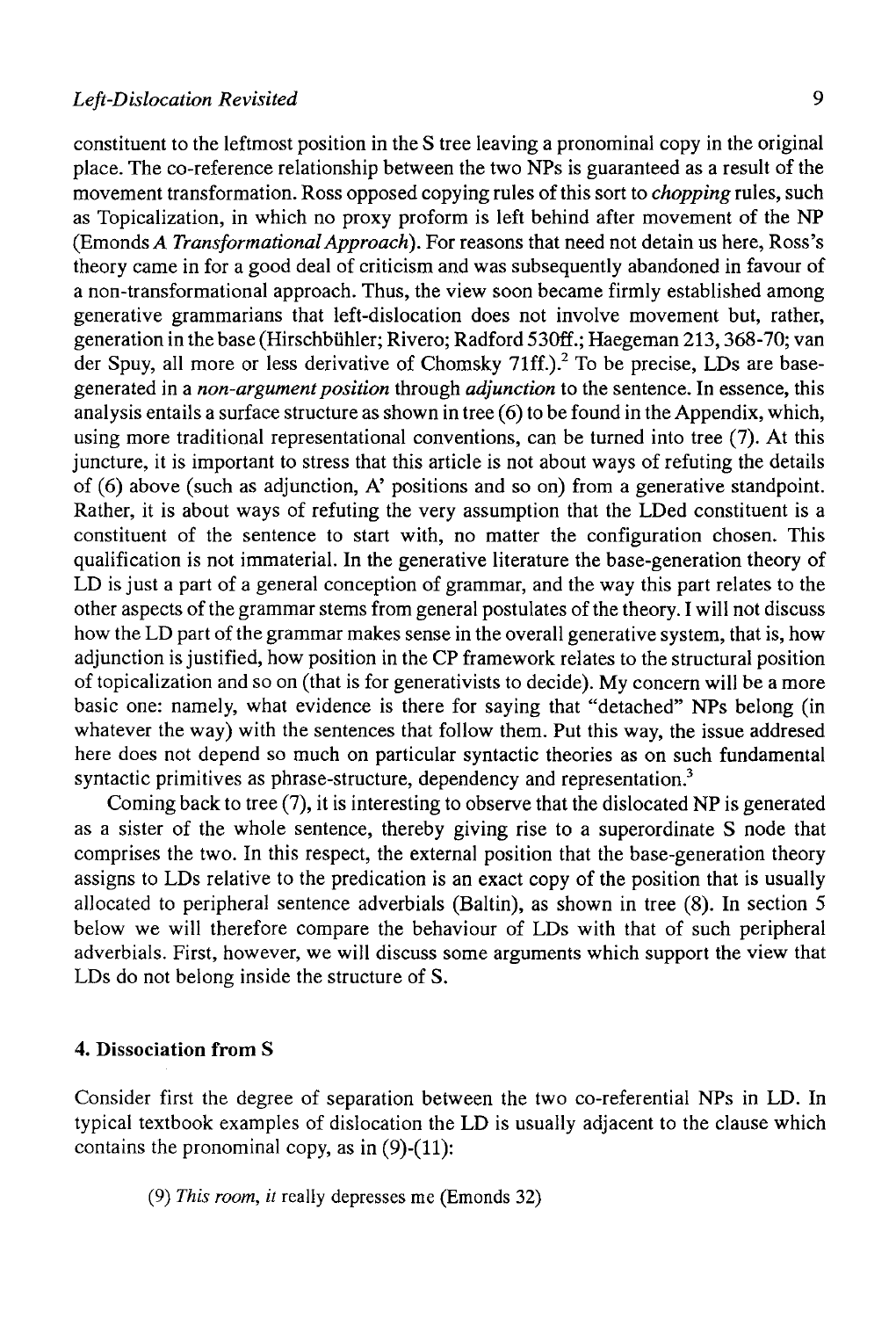(10) *Max,* I really like *him* (Baltin 21) (11) *John,* I gave *him* the book (Maling and Zaenen 275)

For these cases the structural representation schematized in (7) is attractive in that it appears to capture the fact that the whole clause "is about" the referent of the dislocated NP. There is, as it were, a sense of "relatedness" that (7) above intuitively expresses. However, as is well-known, the clause containing the copy can appear deeply embedded and therefore very far apart from the dislocated phrase, as in (12)-(14):

(12) *The damn dog,* you know I've told her a thousand times to let her mother know I don't want *it* in my house

(13) *The doctor upstairs,* my brother has just told me they took *her* to hospital yesterday night. It's dreadful!

(14) *Peter,* believe it or not, as I was strolling along Venice beach the other day, I carne across a group of people giving out leaflets and stuff, and there *he* was with this look of mission in his eyes, a leaflet in his hand, all ready to hand the leaflet to me .. . I could't believe my eyes!

If one takes these latter instances into account, (7) no doubt seems less attractive. For notice that a phrase-marker such as (7) admits of only two ways of accommodating the structures in  $(12)-(14)$ : either the tree shows the NP pointing only to the clause containing the copy (let us cali this the *target* clause), across the other intervening clauses *(ie*  discontinuously), or it shows the NP rather indiscriminately pointing to everything that appears to its immediate right. Trees  $(15)-(16)$  in the Appendix illustrate these two alternatives respectively. However, both approaches are objectionable. Thus, on the one hand, the discontinuous tree must be discounted because (among other things) it is not possible to place the dislocated NP in a position adjacent to its target clause, as  $(12b)$ - $(14b)$ below clearly demonstrate:

(12b) \*You know I've told her a thousand times to let her mother know that *the damn dog,* I don't want *it* in my house

(13b) \*My mother has just told me that *the doctor upstairs,* they took *her* to hospital yesterday night. It's dreadful!

(14b) \*Believe it or not, as I was strolling along Venice beach the other day, I carne across a group of people giving out leaflets and stuff, and *Peter,* there *he* was with this look of mission in his eyes, a leaflet in his hand, all ready to hand the leaflet to me... I could't believe my eyes!

On the other hand, by making the detached NP point to all the clauses to its right, (16) looses much of the intuition captured by (7), since such intuition (apparently the only "evidence" for the sentence-based theory under consideration) rests crucially on the sense of "relatedness" felt to exist solely between the detached phrase and the clause that contains a copy of it. *From a strictly structural point of view,* it is hard to see what differentiates the relation between the LD and its target clause in (14) above, repeated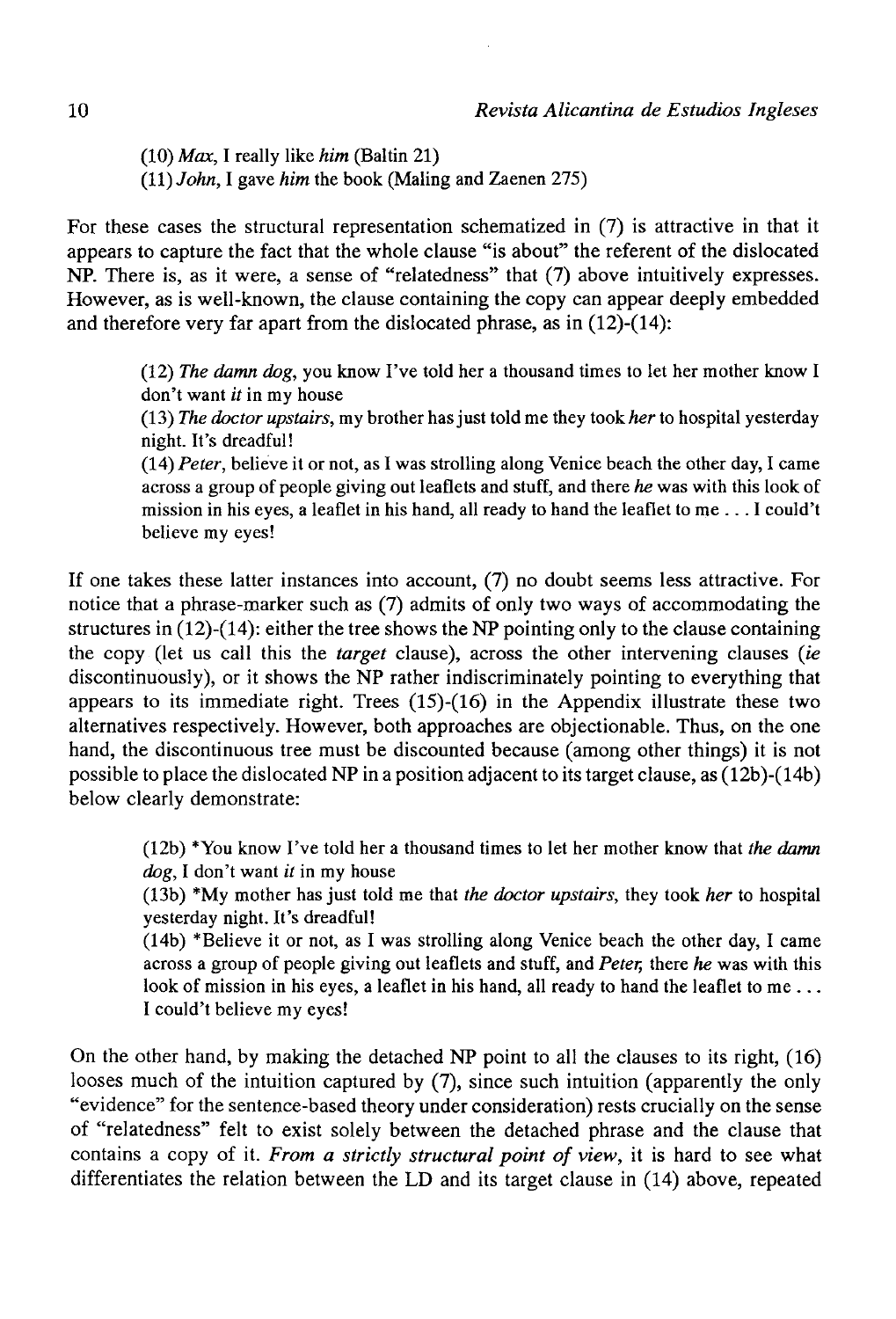#### *Left-Dislocation Revisited* 11

here, from the relation existing between those very same constituents when these appear in whole texts such as (14c) below:

> (14) *Peter,* believe it or not, as I was strolling along Venice beach the other day, I carne across a group of people giving out leaflets and stuff, and there *he* was with this look of mission in his eyes, a leaflet in his hand, all ready to hand the leaflet to me .. . I could't believe my eyes!

> (14c) *Peter,* believe it or not, I was strolling along Venice beach the other day, see? Now as I turned towards the pier I carne across a group of people giving out leaflets and stuff and, surprise! there *he* was with this look of mission in his eyes, a leaflet in his hand, all ready to hand the leaflet to me .. . I could't believe my eyes! (Notice the full-stop between *see* and *Now)*

To contend that, with mere co-reference in the copying structure, the distance is no problem at all is not enough, for the same argument applies to (14c), but no one would posit a PM like (7) for this latter. A PM is a formal representation of structure. This means that constituents that appear in it must be linked in a way that goes beyond mere longdistance co-reference. If instead of assuming that the LD and the far-away copy are linked through formal hierarchical structure (the sentence structure), one were to assume that the two NPs are merely co-referential units in discourse, then the material intervening between the dislocated phrase and the clause would automatically cease to be a problem. After all, co-referential relationships in discourse typically involve long-distance bindings of NPs.<sup>4</sup>

This takes us to another relevant consideration. One interesting question to ask when dealing with LD is the following: how has LD acquired its status as a construction? In other words, what syntactic features motívate the grammarians' underlying assumption that all left-dislocations constitute a specific syntactic construction? In the light of the kind of cases which are typically discussed in grammars, such as (9)-(ll) above, there appears to be three such criterial features.<sup>5</sup> The first, just alluded to, is the juxtaposition of the NP and the copy-containing clause. The second, related to this, is the absence of non-clausal material intervening between the NP and the clause. And the third is the fact that the coreference relation involves a full NP and a pronominal copy of it. However, these three features, though maybe enough to actívate intuitions on structure, cannot be the basis for a rigorous syntactic analysis. In reality, just as the first feature fails to apply in instances like (12)-(14) above, the second and third features are also often absent from real LDs. Consider the following series of examples:

(17) *Peter, he* is a very nice person

(18) *Sean,* I can't believe that the coach has decided to give *him* the grant

(19) *Sue,* to be sure, yes, yes, now I remember *her* 

(20) *The girl, the other girl,* well, you know, *she* was just gorgeous

(21) *Peter,* I can't stand *thejerk* (adapted from Radford 531)

(22) *Student hunting,* I think the pólice have always considered *that activity* as a pleasant sport (Hirschbühler 159)

(23) *The tall Monde who is over there,* I think I've already seen *that face* somewhere (Hirschbühler 159)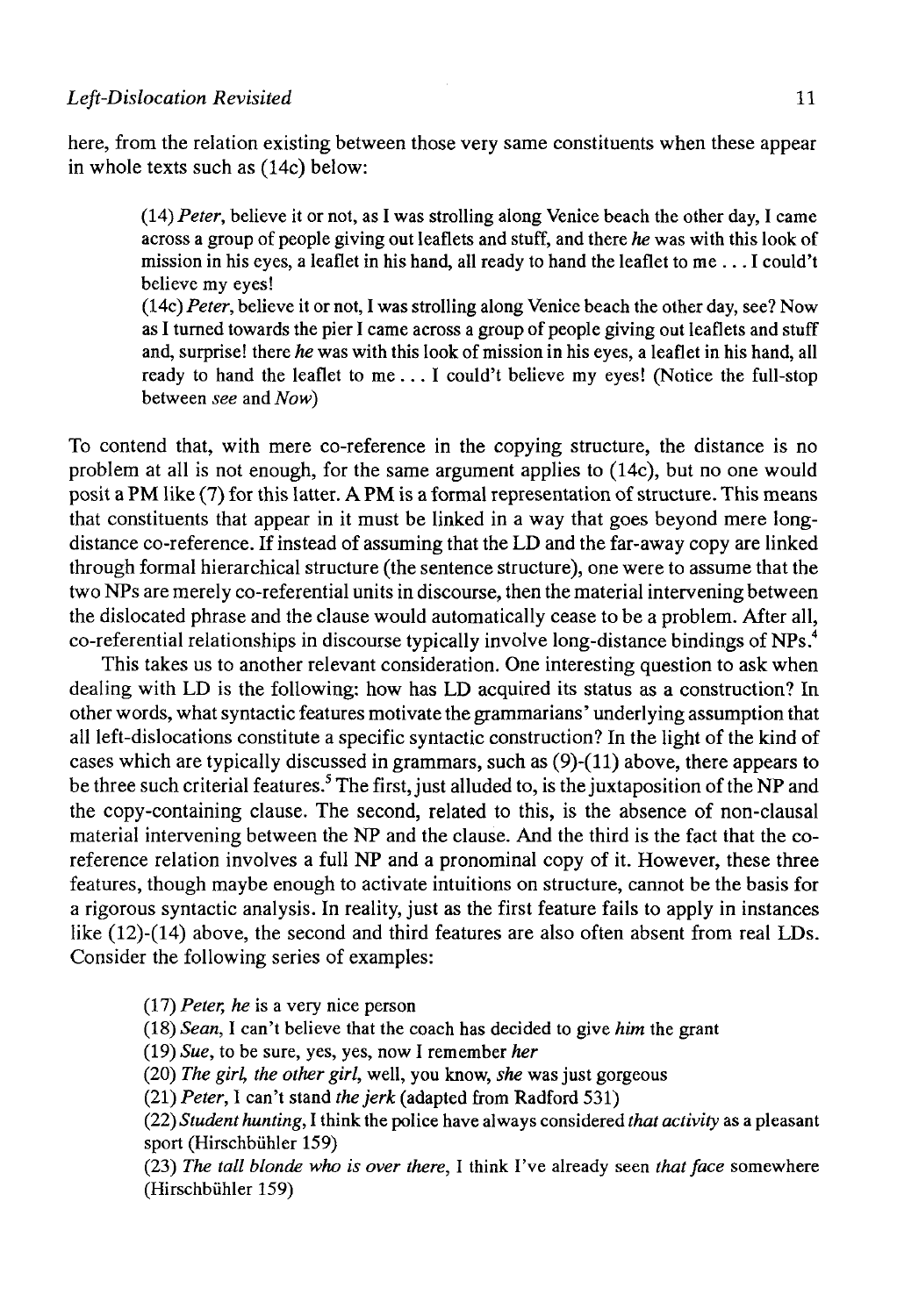(24) *Student hunting,* well, you know, I think the pólice have always considered *that activity* as a pleasant sport

(25) *The tall blonde who is over there,* yeah, sure, I think Fve already seen *that face*  somewhere

(17)-(25) may be said to illustrate a spectrum in the prototypicality of LDs.<sup>6</sup> Thus, (17) is fully prototypical in that it exhibits the three criterial properties alluded to above. (18) fails to meet the juxtaposition criterion. In (19)-(20) various discourse fillers intervene between the NP and the clause, thus violating the second criterion above.  $(21)-(23)$  do not contain pronominal copies but, rather, full NPs, so they do not satisfy the third criterion. Finally, (24)-(25) fail to meet more than one criterion at the same time. If to the three features mentioned we add a semantic criterion of co-reference between the two NPs, also present in prototypical cases such as  $(9)-(11)$ , then  $(26)-(27)$  below fail to conform to prototypical conditions for LD in every possible respect, for the NPs in these examples are, strictly speaking, not even co-referential<sup>?</sup>:

(26) *France,* well, yes, *París* is quite all right but I'd rather stay with Italy (27) *Music,* yes, I like *reggae* quite a lot, but disco music does not interest me so much

Notice that the intuitions about the structural association between the NP and the clause diminish as we move down the previous series of examples. Even allowing for the fact that mere intuitions about structure might be taken as the solé evidence for the sentence-based view of LD in cases such as (17), or even in (18) (Rodman 450), it is not at all clear that we can use them for such frequent structures as (19)-(27). Ñor for others like (28):

(28) *Ian,* what a laugh man, the other day in the queue for the cinema, what a laugh. I went there with Sis and I found *him* there and guess who was with him: Jane. When he saw us he blushed all over

in which the material intervening between the NP and the clause proper is so heavy that it can even justify the use of a full-stop between the two units in writing. However, all of (17)-(28) involve the same phenomemon. Intuitions aside, structurally speaking they all consist of an independent NP that functions as the starting point of the message—by introducing a referent—and a complete sentence one of whose constituents is co-referential with that introductory NP. Features such as the material intervening between the TOPIC NP and the clause, the degree of separation between the two co-referential phrases, or the nature of the second NP, should not, in principie, affect the structural claim made through PM (7) above. However, these factors, when present, do highlight the independence of the dislocated phrase relative to the structure of the clause.

An interpretation of left-detached NPs as independent units in discourse would be appropriate for *all* of (17)-(28) above. But, more than just that, it would also explain certain constraints on the form of the NP that occurs inside the sentence. Notice that this is not entirely free: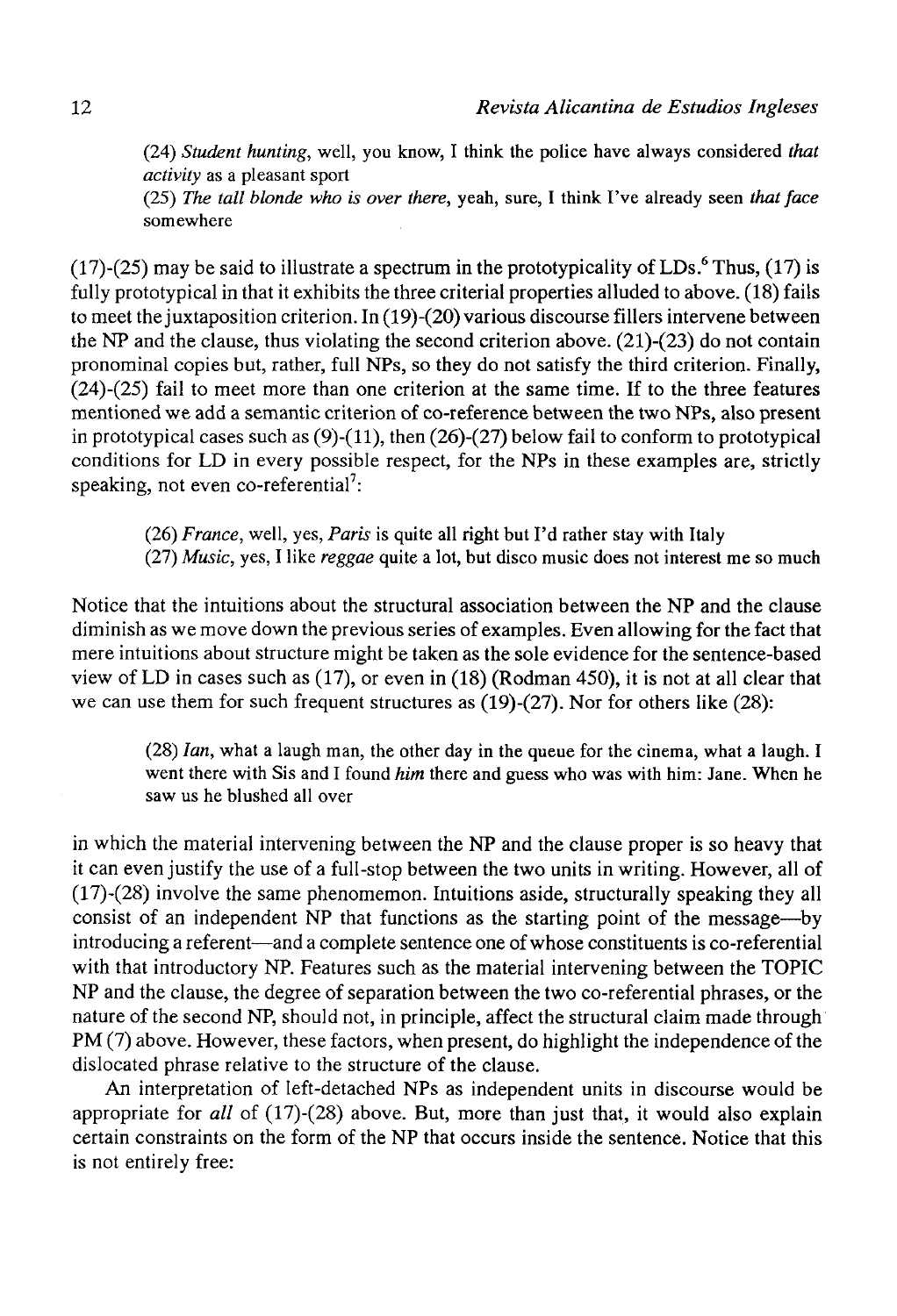(29) *Peter,* I think I heard Jane say *he* is resigning (30) *Peter,* I think I heard Jane say *the idiot* is resigning (31) *\*Peter,* I think I heard Jane say *the doctor* is resigning (with co-reference between *Peter* and *the doctor)* 

It appears from (29)-(31), and also from (25)-(27) above, that full NPs are barred from occurring in the position of the copies unless such NPs provide either some evaluative or emotive colouring to the referent they express (e.g. *Tom,* I can't stand *the jerk),* or a metonymic designation of it. Be that as it may, it turns out that the very same constraints observable in LDs are also found in ordinary discourse:

> (29b) By the way, have you heard about *Peter?* I think I heard Jane say *he* is resigning (30b) By the way, have you heard about *Peterl* I think I heard Jane say *the idiot* is resigning

> (31b) \*By the way, have you heard about *Peterl* I think I heard Jane say *the doctor* is resigning (with co-reference between *Peter* and *the doctor)*

Now, of course, since the concept of sentence structure cannot be invoked to account for purely pragmatic factors underlying the use of proforms in discourse,<sup>8</sup> it is clear that such a concept is also inapplicable for explaining the behaviour of the LDs in (29)-(31). Consider now the compatibility of LD with interjections. (32)-(35) are from Greenberg (285), who first pointed out the facts:

(32) *John* man ' Mary really loves *him*  (33) \*John man ' Mary really loves (34) *Bill* man ' I really hate *him*  (35) \*Bill man ' I really hate

Greenberg used the previous set of examples to refute Chomsky's suggestion that topicalization and left-dislocation are one and the same kind of structure (Chomsky 80ff.). Indeed, as Greenberg points out, the fact that topicalizations cannot occur to the left of interjections, unlike LDs, is a very clear indication that they are tightly integrated into the structure of the sentence, and that left-dislocated constituents, conversely, are removed from that structure. Surprisingly, however, rather than use (32)-(35) as evidence that LDs are not sentence constituents at all, Greenberg, and others after him, choose to explain the appearance of LDs to the left of interjections as in tree (36) in the Appendix. In effect, what (36) does is to grant to interjections the status of some kind of sentence adverbial (or "CP adjunct," Radford 533) which is closer to the nucleus of the predication than the LD. But this is surely questionable. First, (36) ignores the obvious fact that interjections can also appear leftmost in the string, that is, to the left of the detached phrase:

(37) Man ' *John,* Mary really loves *him* 

Indeed, the freedom of interjections and LDs to altérnate their respective positions in front of the sentence, strongly suggests that they have very little to do with the sentence's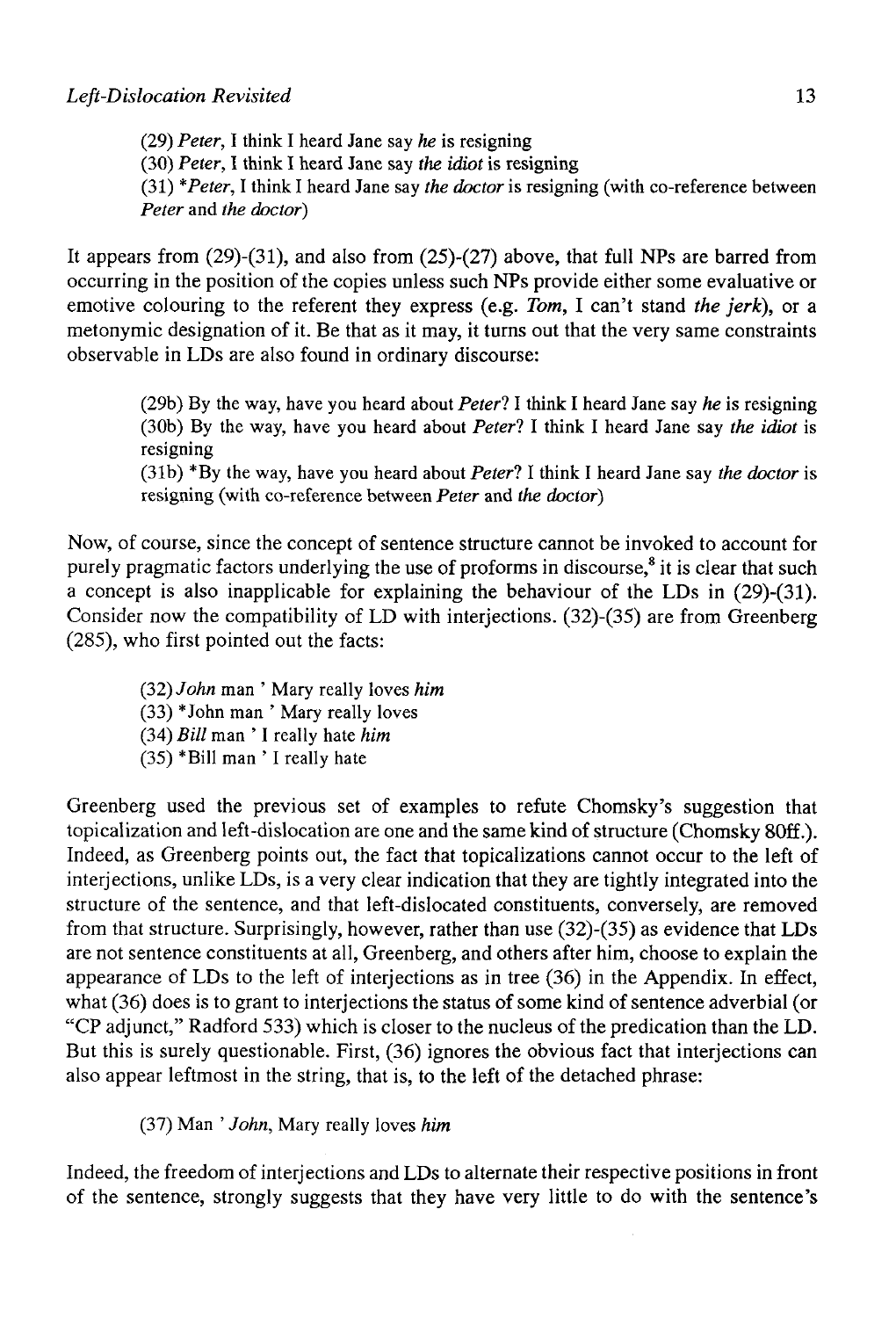relational network. In the second place, and most importantly, there is absolutely no evidence for (36). In particular, there is no evidence that interjections belong inside the structure of S. In this respect, the claim that they do is a matter of mere postulation. In actual fact, it is dubious that outcries of pleasure, anger, surprise or pain, such as *Oh!, Alas!, Ouch! Man!* and the like have a role to play sentence internally. Like vocatives (Huddleston 225-6), interjections can stand alone non-elliptically, which means that they can hardly be seen as dependent elements. They can follow, precede, or interrupt a sentence. In short, their behaviour is not subject to sentence-building constraints, and is therefore best seen in the broader, less structurally-dependent context of discourse. This given, the appearance of LDs to their left in instances such as (32) and (34) above strongly suggests that LDs are independent from the sentence structure too.

A further indication of this independence is the pronunciation of these strings. As Bowers (273) points out, "dislocated constituents have the falling intonation contour that is typically assigned to whole sentences." Using his own representational convention, one might illustrate such a contour as follows:

$$
(38) John I can't stand him
$$

Not unexpectedly, the more distinct and perceptible the phonological dissociation of the LD from the clause, the more the criterial features mentioned above fail to obtain. Thus, as we move down the series of examples in  $(17)-(25)$  above, our pronuntiation must become more drawn-out in order to mark the appropriate semantic ties existing between the LD and its relevant target. The reason for this extra need for clarification through the intonation is that such ties are not encoded syntactically.

#### 5. LDs **and** Sentence Adverbials

In addition to the previous considerations, the structural claim made through (7) above can be refuted on other grounds. As noted briefly in section 3, (7) defines a structure with an external projection of the lower S that can be filled by either a left-dislocation or a sentence adverbial (Baltin 25ff.), as shown in tree (39). According to (7), then, the syntactic relationship between a sentence adverbial and the following clause is exactly the same as that existing between a left-dislocation and its copy-containing clause. This is a claim that can be proved wrong.

The arguments that follow in the remainder of this section bear evidence that the behaviour of LDs and sentence adverbials vis-a-vis their respective clauses is markedly different. It will be shown that whereas (7) can adequately express the relationship between a sentence adverbial and its clause, such an analysis is unhelpful for LD because LD is even further removed from its target clause than is implied by (7). Indeed, the evidence below will add to the comments made in the last section to establish that LD is syntactically independent from the structure of that clause.

The first revealing difference between LD and sentence adverbials concerns embedding. Ever since Emonds (33), it has been well known that LD clauses cannot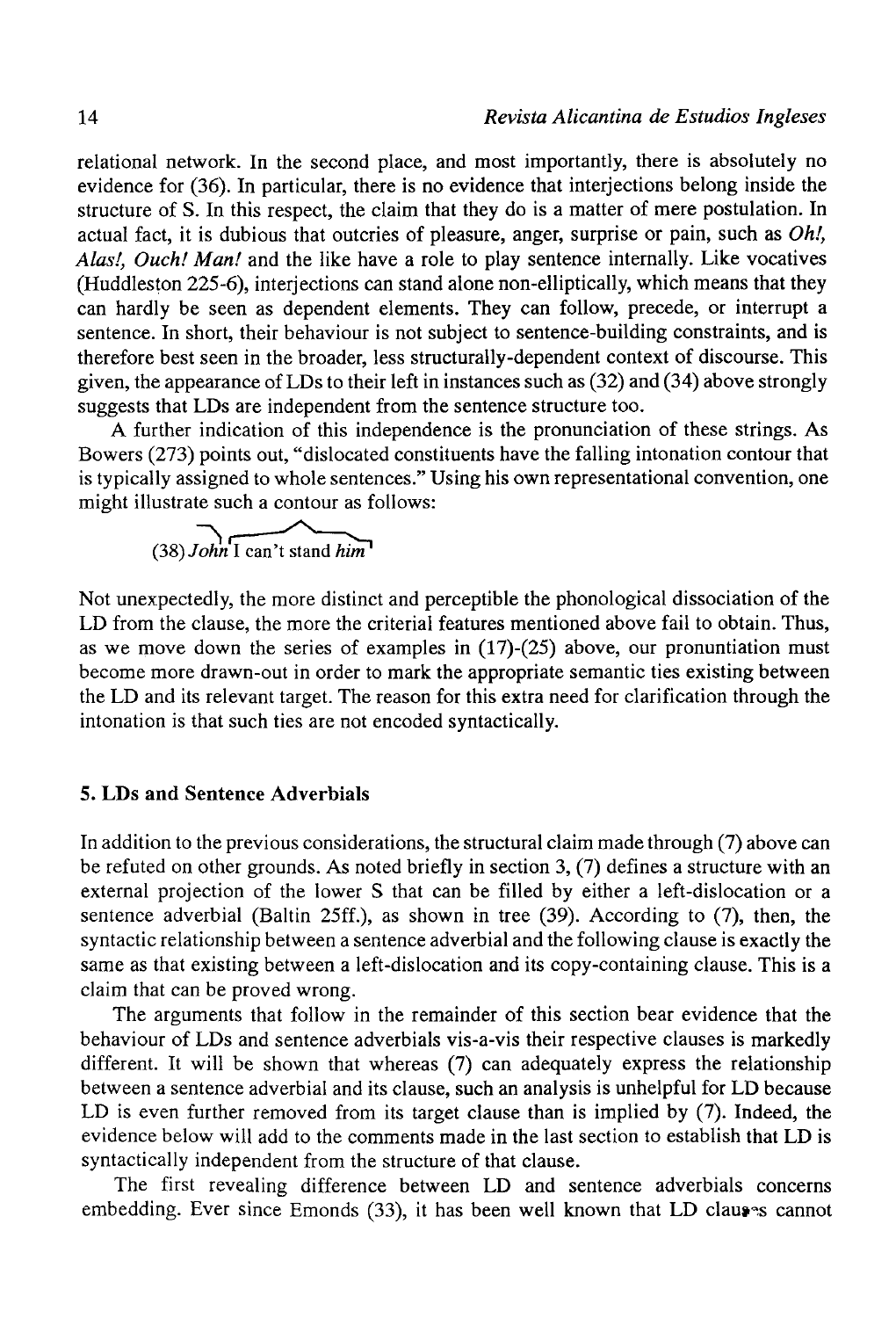undergo any embedding process. Notice (40)-(43):

(40) \*He is a man to whom *liberty* we could never grant *it* (Baltin 21)

(41) \*The fact that *these clams,* I buy *them* right at the shore means that they are sure to be fresh (Emonds 33)

(42) \*I told you that *this movie,* you wouldn't like *it* much (Emonds 33)

 $(43)$  \*That *Pamela* we can't see *her* now is clear<sup>9</sup>

By contrast, despite their detached position, peripheral sentence adverbials can be easily carried along in any embedding process that affects the clauses they modify:

(44) He is a man to whom, unfortunately, we could never grant liberty

(45) The fact that, unfortunately, I can't buy these clams right at the shore means that they are sure not to be fresh

(46) I told you that, unfortunately, you wouldn't like this movie much

(47) That unfortunately we can't see Pamela now is clear

This contrast is revealing in that embedding is an essential property of the grammar of the sentence. Without such a property, language users would be severely constrained in their communicative capabilities, and would be restricted to resort to kernels of the form of *Mary likes John, Peter hit the ball* and so on. The fact that LDs cannot be integrated into larger strings together with their clauses is thus a very clear indication that the grammar of the sentence constitutes a foreign domain for them. It is surprising to find out that the theoretical implications of this fact have been largely neglected by much of the generative literature on LD.

Consider in the second place the differences in respect of overt prepositional case assignment, in the sense discussed in Lambrecht (53ff.), which has little to do with the GB notion of case. Understood broadly, and despite the poverty of English morphology, case assignment continues to be a relational principle of the sentence structure in English. It so turns out that LDs—unlike adverbials—do not need overt prepositional case assigners, as  $(48)-(53)$  clearly demonstrate:

(48) I spoke to Liz the other day

(49) *Liz,* I spoke to *her* the other day

(50) From an economic point of view, the reform will be disastrous

(51) \*An economic point of view, the reform will be disastrous

(52) To everyone's surprise, they eventually turned up for the show

 $(53)$  \*Everyone's surprise, they eventually turned up for the show<sup>10</sup>

Once again, the distinct behaviour of LDs and peripheral adverbials highlights the fact that the latter are subject to sentence-building processes while the former exist independently of those processes. There is a good reason why LDs can behave in this way: once an LD brings a referent into the discourse, the structural grammaticalization of that referent is assumed by its copy and thus need not be expressed twice. Assignment of overt case to the pronominal copy is of course mandatory and respectful with the principies of sentence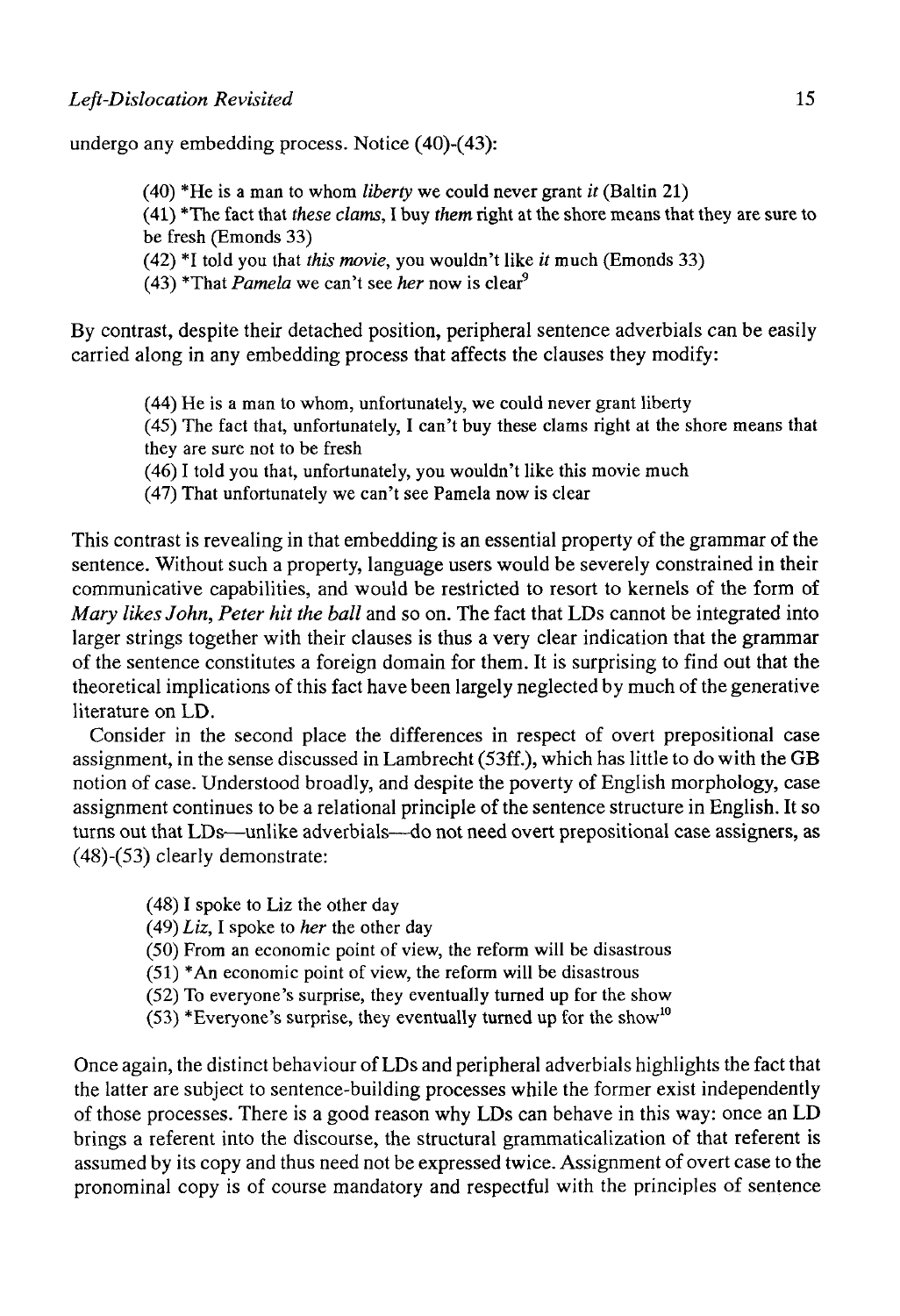structure *(\*I spoke Liz).* By contrast, adverbials do not contain copies and must therefore make explicit their role in the sentence by assuming overt case themselves.

In the third place, consider the positional restrictions of LDs and adverbials. Although English is a language which imposes rather strong constraints on the movement of clause constituents (much more so than Spanish or French, for instance), it is nevertheless possible to move practically all constituents to a limited number of positions in the sentence one way or another.<sup>11</sup> Thus, subjects change their position in interrogatives, VPs can be fronted, NPs can be separated from their governing prepositions, and so on. The same happens with sentence adverbials, although their mobility is characteristically quite constrained. The important aspect to be emphasized here is that the movement potential of these adverbials is in sharp contrast with that of LDs simply because LDs eannot be moved at all!. This is evident from the following examples:

- (54) *Peter,* I managed to give the book to *him* the other day
- (55) \*I *Peter* managed to give the book to *him* the other day
- (56) \*I managed *Peter* to give the book to *him* the other day
- (57) \* I managed to give *Peter* the book to *him* the other day
- (58) \*I managed to give the book *Peter* to *him* the other day
- (59) \*I managed to give the book to *him Peter* the other day
- (60) ?I managed to give the book to *him* the other day, *Peter*
- (61) Fortunately, I managed to give the book to him the other day
- (62) I fortunately managed to give the book to him the other day
- (63) I managed, fortunately, to give the book to him the other day
- (64) I managed to give the book to him the other day, fortunately

It may be objected that the ungrammaticality of  $(54)-(60)$  can be predicted on structural grounds.<sup>12</sup> Thus, for instance, if we stipulate that LDs must always c-command their clauses (and not just their copies), then indeed all of (54)-(60) would behave in the expected way. But notice that this constraint (apart from not being able to account for the restrictions on embedding) actually comes down to saying that LDs simply eannot move. The question is: why is this the case? A non sentential analysis can provide an explanation: LDs cannot change their position sentence-internally because they are not part of the sentence. On the contrary, a sentential analysis eannot explain why LDs are the only phrasal constituents of the sentence that eannot move at all. Since mobility of the constituents of the sentence is—albeit in a constrained fashion—an essential property of sentence grammar, the failure of LDs to move within certain limits under the structural scope of the sentence's dependeney tree is once again a clear symptom of their structural dissociation from it.

# 6. Conclusión

All in all, there appears to be good reason for an analysis that views left-dislocated NPs as independent discourse units which simply co-refer with a proform oceurring inside a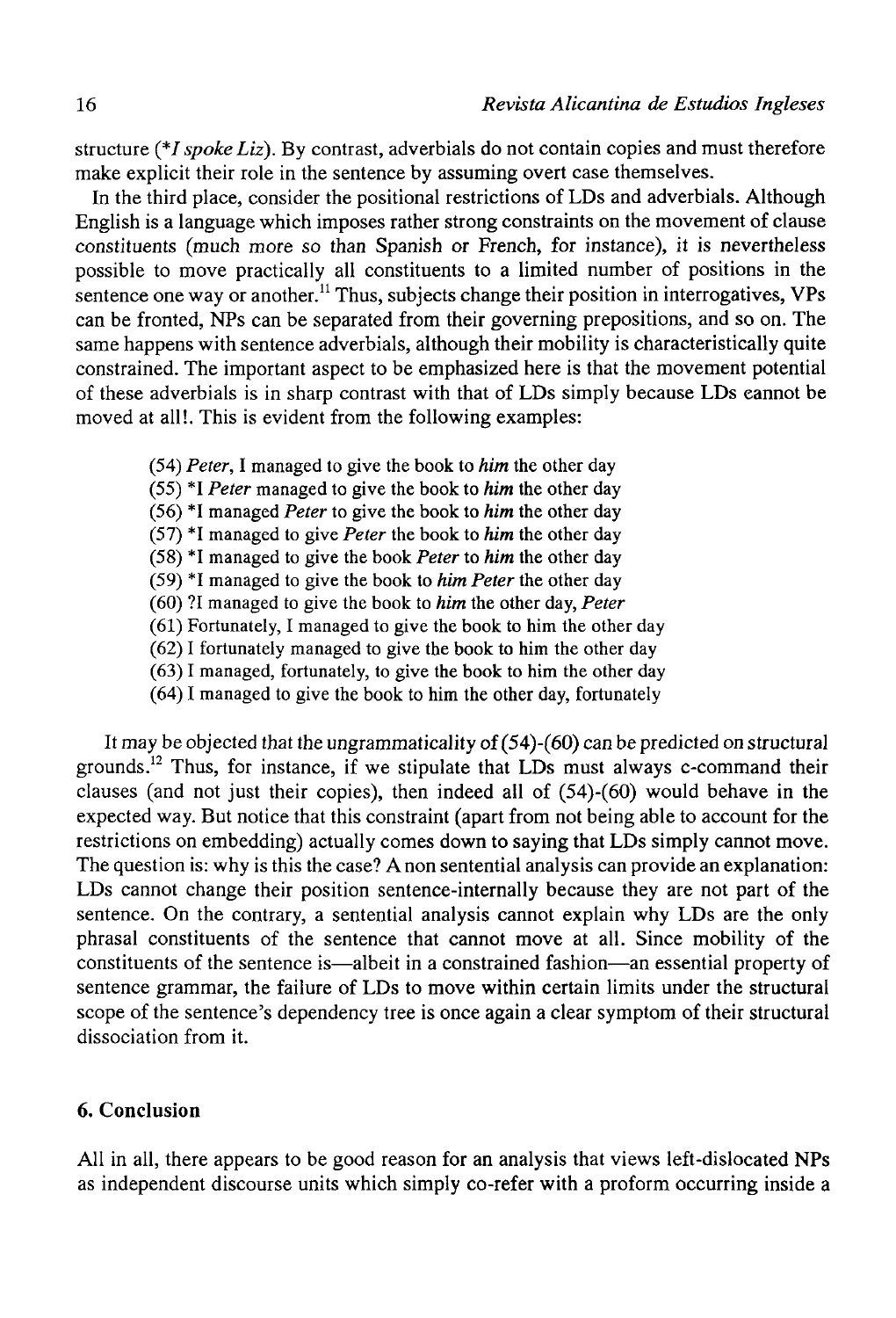### *Left-Dislocation Revisited* 17

sentence. Three considerations in favour of this analysis may serve as concluding remarks:

The first is that there is no single piece of evidence for the sentence-based theory of LD. For a string to be a constituent inside a sentence, that string must perform a specific function inside the sentence's relational network, and this means that the string in question must relate to the other sentence constituents through the sentence's hierarchical structure (Bowers 271ff.). There is normally abundant evidence to prove that, say, a subject or an object NP, a prepositional complement, a modifying adverbial and so on belong inside the sentence's tightly-knit structure in different ways. But in dislocated sentences, as has just been pointed out, there seems to be absolutely no evidence for a definite constituent structure. This is in itself no small reason for rejecting the base-generation, TOPIC-phrase theory.

In the second place, all the evidence available argües against that theory. The amount and nature of the material intervening between the LD and the clause, the constraints on the form of the second NP, the positional compatibility with interjections, and the intonation, on the one hand, together with facts of embedding, overt case and movement, made revealing through a comparison of LD with peripheral constituents of the sentence, on the other hand, provide cumulatively more than compelling support for the discourse theory of LD advocated throughout this study.

In the third place, there is psychological motivation for this latter theory. In unplanned, spontaneous speech we often start talking by just referring to something, and only after we do so do we bother to accommodate the newly-introduced referent into a propositional structure (and that not always). At times we simply produce a referent NP and feel that some elaboration is needed to clarify who or what we are talking about. By the time the referent NP+ its elaboration are completed, we realise that the whole initial string (a possible subject or object) has proved too long, and too heavy, so we simply use a pronoun for short and thus imbrícate the whole elaboration -referentially- into a neat sentence format. LDs such as (18)-(28) above, or (65) below:

(65) *What about the kind ofsituation that begins with Lear, where you get him dividing up his kingdom*? Isn't *that* equally a kind of donné for the tragedy? (Geluykens 47)

can hardly admit of any other interpretation.<sup>13</sup> To cite Geluykens (45), LDs cannot be seen as "word order variations," because, being structurally independent units in the flow of discourse, "they operate ... without commitment to what comes later." This is why a word-order approach to them, such as the sentence-based theory rejected in this study, is bound to miss the point.

#### Notes

1. This is a revised and much expanded version of a paper presented for the XVIII AEDEAN Conference (Alcalá de Henares, December 1994). I wish to thank Teresa Fanego for her helpful comments on a previous draft.

2. The base-generation theory originates in Chomsky (80ff.), where, unlike the accounts just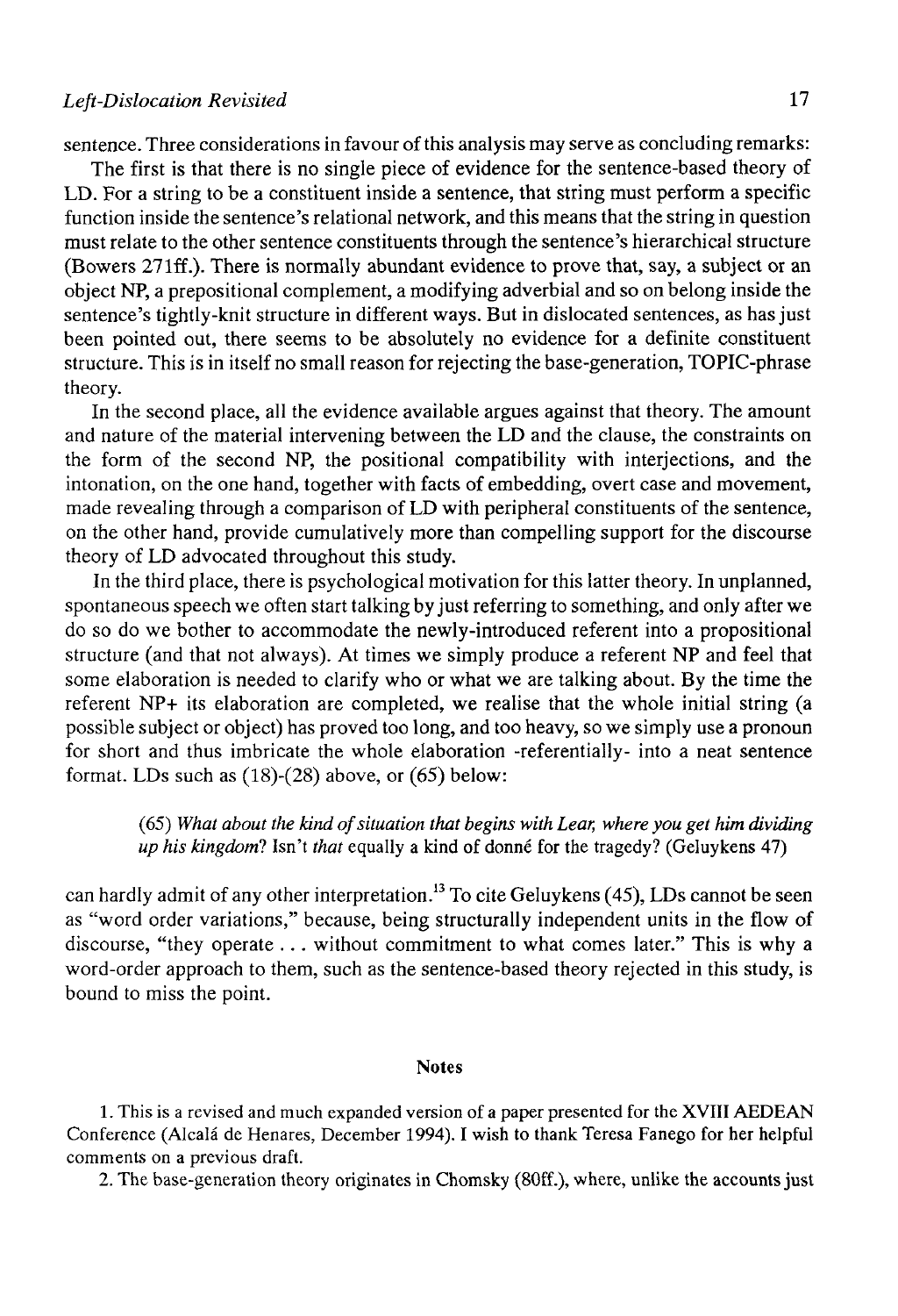cited, LD and topicalization are believed to be the same kind of structure. In another respect, needless to say, not all generative grammarians uphold a sentence-based view of LD. See Maling and Zaenen (261ff.) and Bowers (271) for doubts concerning this view. See also Koster's analysis of LD as a "satellite" of S, and Authier's defence of the "old" theory of movement.

3. To be consistent with this point of stance, I will refrain from using certain kinds of evidence in favour of my analysis. For instance, the fact that quantificational NPs cannot be left-dislocated *(\*Every girl, I saw her at the party)* follows very naturally from the independence of the LD and the sentence, since QPs can only bind pronouns within their sentence. But since the Une of argumentation chosen here lies outside the GB framework (where very precise formulations of such notions as "QP" and "binding" are relevant), this point looses its force in the present discussion (although it continues to be an interesting one for generativists).

4. A c-command condition on the "A' binding" of the co-referential copy (Haegeman 213) offers an initially plausible explanation for the structural liaison presumably existingbetween that copy and the LD. Indeed, however deeply embedded the co-indexed element is, the LDed constituent will still c-command it under (7) (and this is something desirable, in principie, for, if the LD is *John's sister,* the text cannot be a comment on *John).* If c-command could explain certain constraints on the form of the co-referential copy, then we would indeed have a strong purely structural argument for a sentential interpretation of LD. However, the structural requirement imposed by c-command cannot apply to whole texts and yet, anticipating a little, we may note from instances such as (29-31) and (29b)-(31b) below that texts impose exactly the same conditions on the form of co-indexed NPs as the LD sentences under scrutiny here. This means that c-command is not enough to account for the facts.

5. These features are not explicitly present as such in grammars, but they are nevertheless statistically observable in them.

6. The word *prototypicality* is here used in the sense of "LD typically found in grammar books." This does not mean that such LDs as (16) are the ones most typical of true informal English. In fact, in view of such frequent examples as (18)-(24), the opposite is very likely the case. See in this connection Geluykens.

7. In these, following Lambrecht (56), "the relationship between topic and comment (by which he means the LD and the clause) may be best described in terms of semantic frames or scenes."

8. See note 4 above.

9. Often, the "as far as" construction (as in / *informed the students that, as jar as this book is concerned, they would definitely have to read it,* cited in Chomsky 91) is presented as evidence that LDs can embed after all. This view entails that the "as far as" sequence is a dislocation properly speaking, which is indeed questionable. It appears that what is similar about the two patterns is only their pragmatic function in speech, but this is surely no reason for giving them the same syntactic analysis. In the first place, the "as far as" construction can, and more often than not does, occur without the least trace of any anaphoric constituent appearing later in the clause *(As far as I am concerned, that car is plain red),* a possibility inherently precluded in LDs. In the second place, the fact that "as far as" sequences involve a different categorial constituency can hardly be insignificant: of all categories, LDs can only be NPs. Overall, it seems that this pattern is best analysed as a viewpoint subjunct, as Quirk et al. (568-9) propose. See also Pérez on this ("Topicalisation and Left-Dislocation").

10. Notice that the question is not whether the LD has abstract case (an issue to be decided only within a framework which makes use of such a notion), but whether it has overt case such as shown in *toLiz'm* (48) (note \*/*spokeLiz).* These overt facts are not dependent on any particular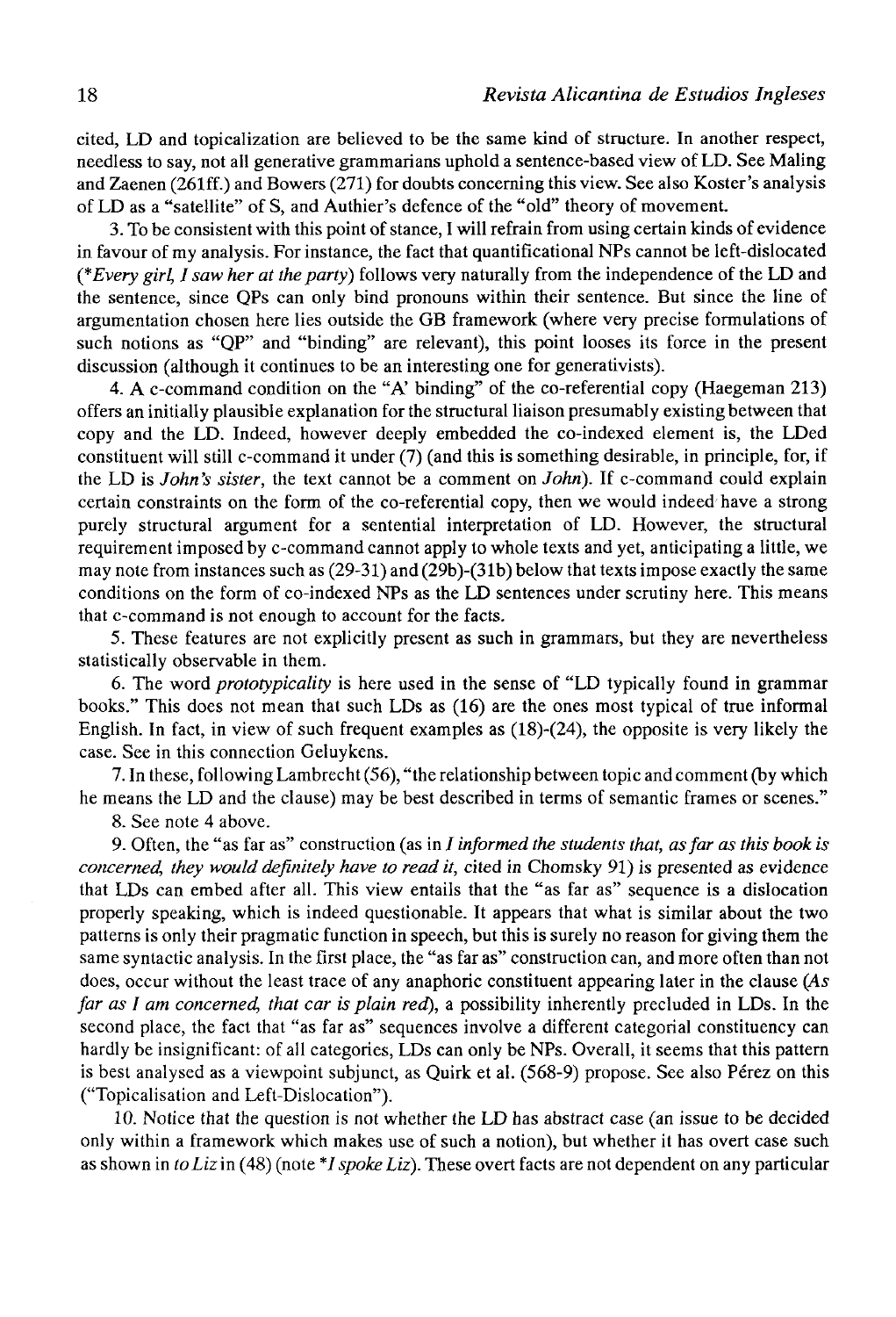syntactic theory, but they must still be accounted for, especially in the light of the kind of contrast that emerges from (48)-(53).

11. Movement is here used in its non-technical, non-transformational interpretation.

12.1 am grateful to an anonymous reviewer for suggesting this point.

13. See Quirk et al.: "It is not uncommon for long noun phrases which are nonfocal to be thus treated in familiar speech, a convenience alike to hearer (in receiving an early statement of a complex item) and speaker (in not having to incorporate such an item in the grammatical organization of his utterance)" (1417).

#### **Works Cited**

- Authier, J. M. "Iterated CPs and Embedded Tbpicalization." *Linguistic Inquiry* 23.2 (1992): 329-36.
- Baltin, M. "A Landing Site Theory of Movement Rules." *Linguistic Inquiry* 13 (1982): 1-38.
- Bitea, loan. "An Atempt at Defining Apposition in Modern English." *Revue Roumaine de Linguistique* (1977): 453-77.
- Bowers, J. *The Theory of Grammatical Relations.* Ithaca and New York: Cornell UP, 1981.
- Chomsky, Noam. "On Wh-Movement." *Formal Syntax.* Ed. P. W. Culicover, et al. New York: Academic P, 1977. 71-132.
- Emonds, J. *A Transformational Approach to English Syntax: Root, Structure-Preserving and Local Transformations.* New York: Academic P, 1976.
- Geluykens, Ronald. *From Discourse Process to Grammatical Construction: On Left-Dislocation in English.* Amsterdam: John Benjamins, 1992.
- Givón, Talmy. *English Grammar.* Amsterdam: John Benjamins, 1993.
- Greenberg, G. "Left Dislocation, Topicalization, and Interjections." *Natural Language and Linguistic Theory* 2 (1984): 283-7.
- Haegeman, L. Introduction to Government and Binding Theory. Oxford: Blackwell, 1991.
- Hirschbühler, P. "On the Source of Lefthand NPs in French." *Linguistic Inquiry* 6 (1975): 155-65.
- Huddleston, Rodney. *Introduction to the Grammar of English.* Cambridge: Cambridge UP, 1984.
- Koster, J. "Why Subject Sentences Don't Exist." *Recent Transformational Studies in European Languages.* Ed. S. J. Keyser. Cambridge: MIT, 1978. 53-64.
- Lambrecht, K. *Topic, Antitopic, and Verb Agreement in Non-Standard French.* Amsterdam: John Benjamins, 1981.
- Malin, J. and A. Zaenen. "Germanic Word Order and the Format of Surface Filters." *Binding and Filtering.* Ed. F. Heny. London: Croom Helm, 1981. 255-78.
- Meyer, Charles F. "A Corpus-Based Study of Apposition in English." *English Corpus Linguistics.*  Ed. K. Aijmer and B. Altemberg. London: Longman, 1991. 166-81.
- Pérez, Javier. "Topicalisation and Left-Dislocation from Late Middle English to Contemporary English." Forthcoming in *Actas delXVIII Congreso de AEDEAN,* held in Alcalá de Henares, 1994.
- Quirk, Randolph, Sidney Greenbaum, Geoffrey Leech, and Jan Svartvik. *A Comprehensive Grammar of the English Language.* London: Longman, 1985.
- Radford, Andrew. *Transformational Grammar.* Cambridge: Cambridge UP, 1988.
- Rivero, María L. "On Left Dislocation and Topicalization in Spanish." *Linguistic Inquiry* 11 (1980): 363-93.
- Rodman, R. "On Left Dislocation." *Papers in Linguistics* 7 (1974): 437-66.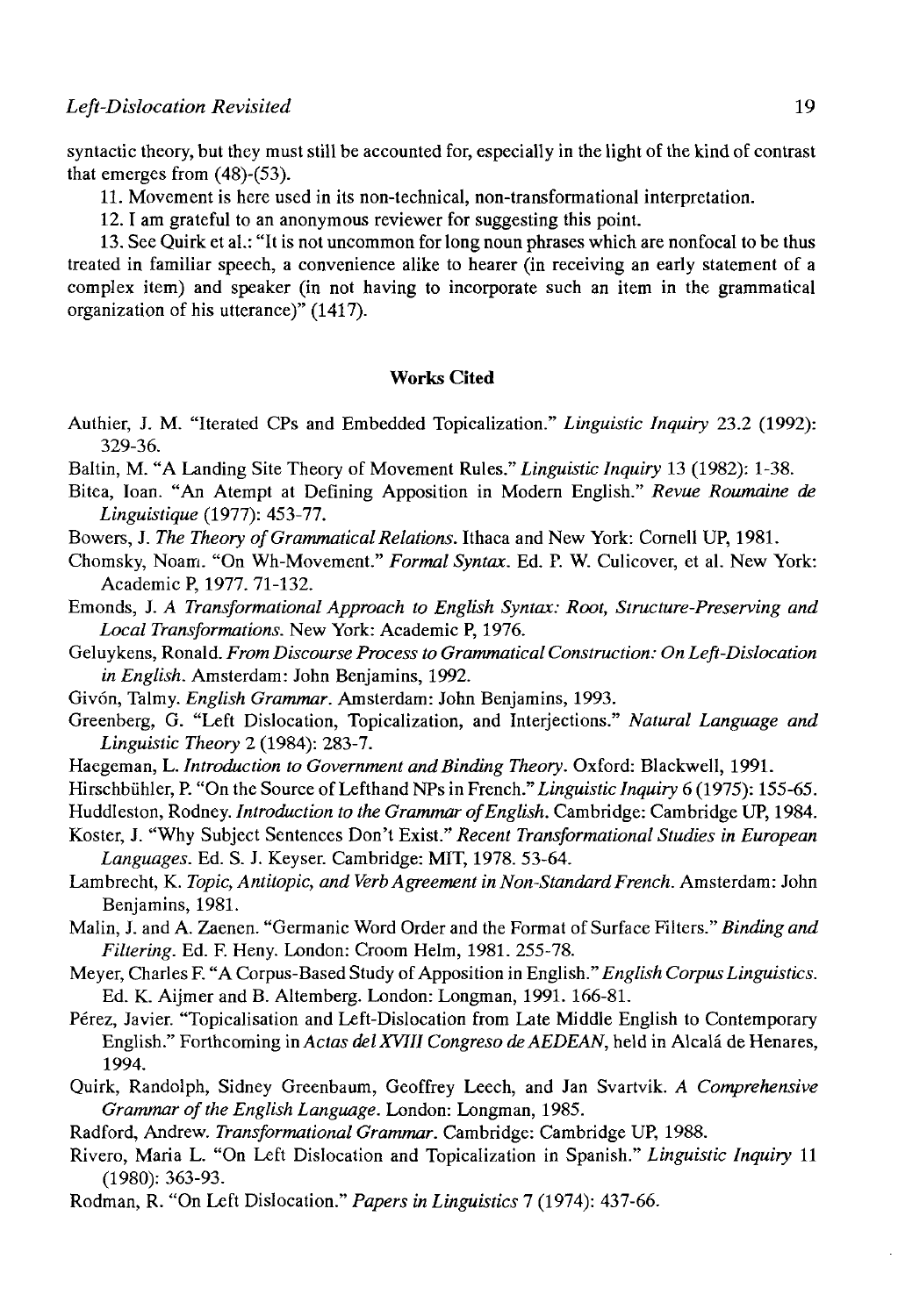Ross, J. *Constraints on Variables in Syntax.* Doctoral dissertation. Cambridge: MIT, 1967. Spuy, A. van der "Dislocated Noun Phrases in Nguni. *"Lingua* 90.4 (1993): 335-55.



*This woman, she* is not very well-off

**Appendix**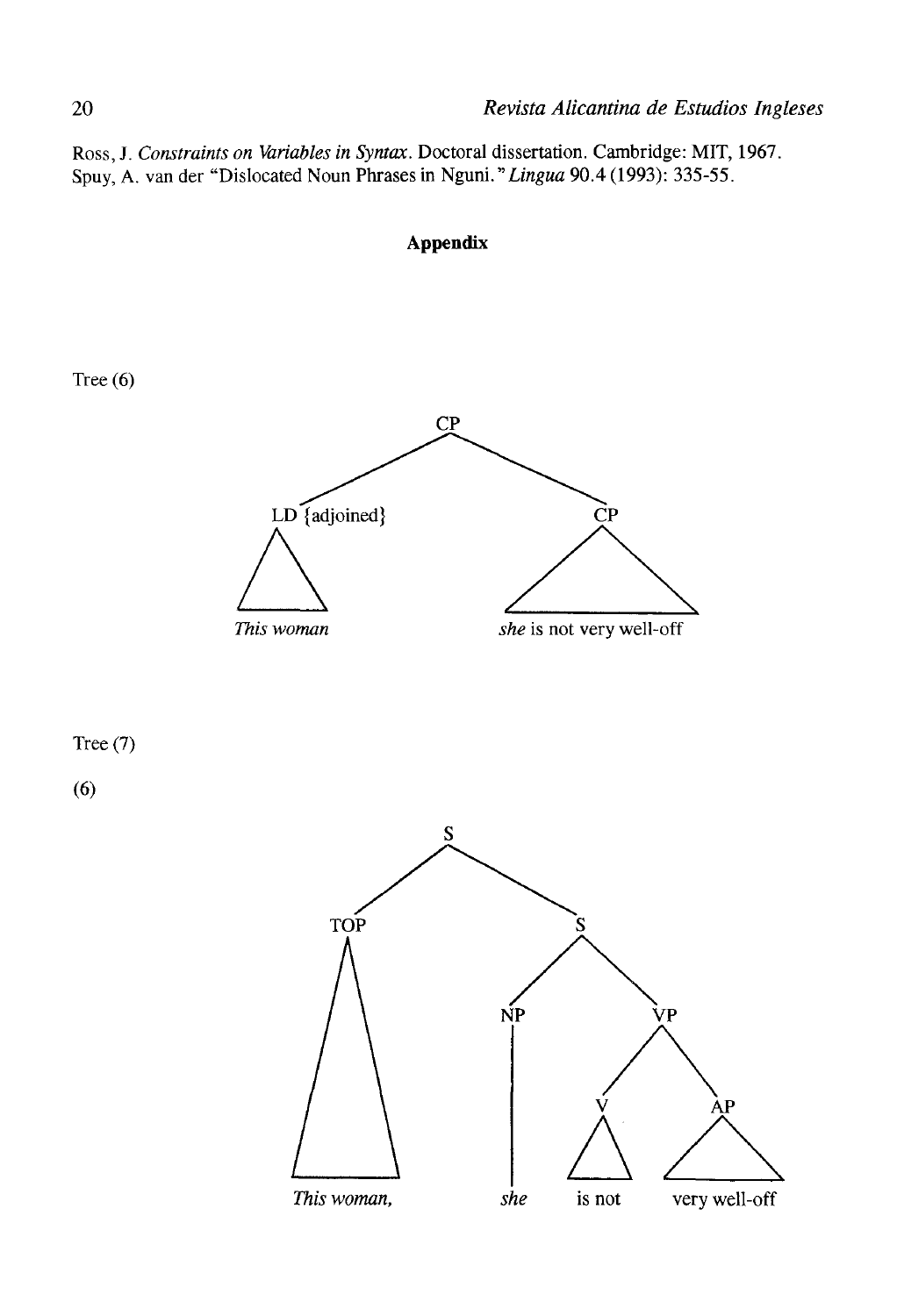Tree (8)

(7)



I dont't want *it* in my house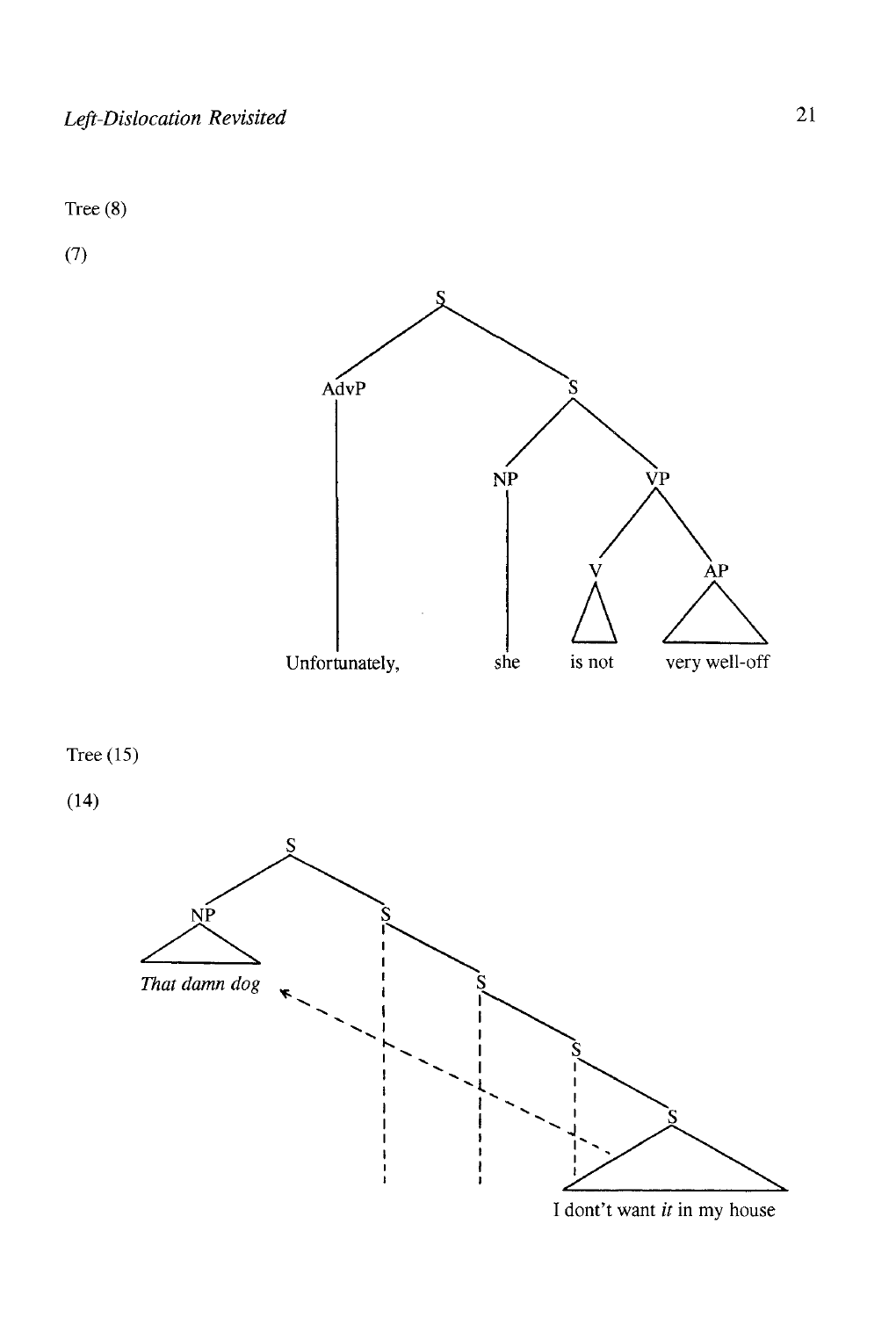Tree (16)